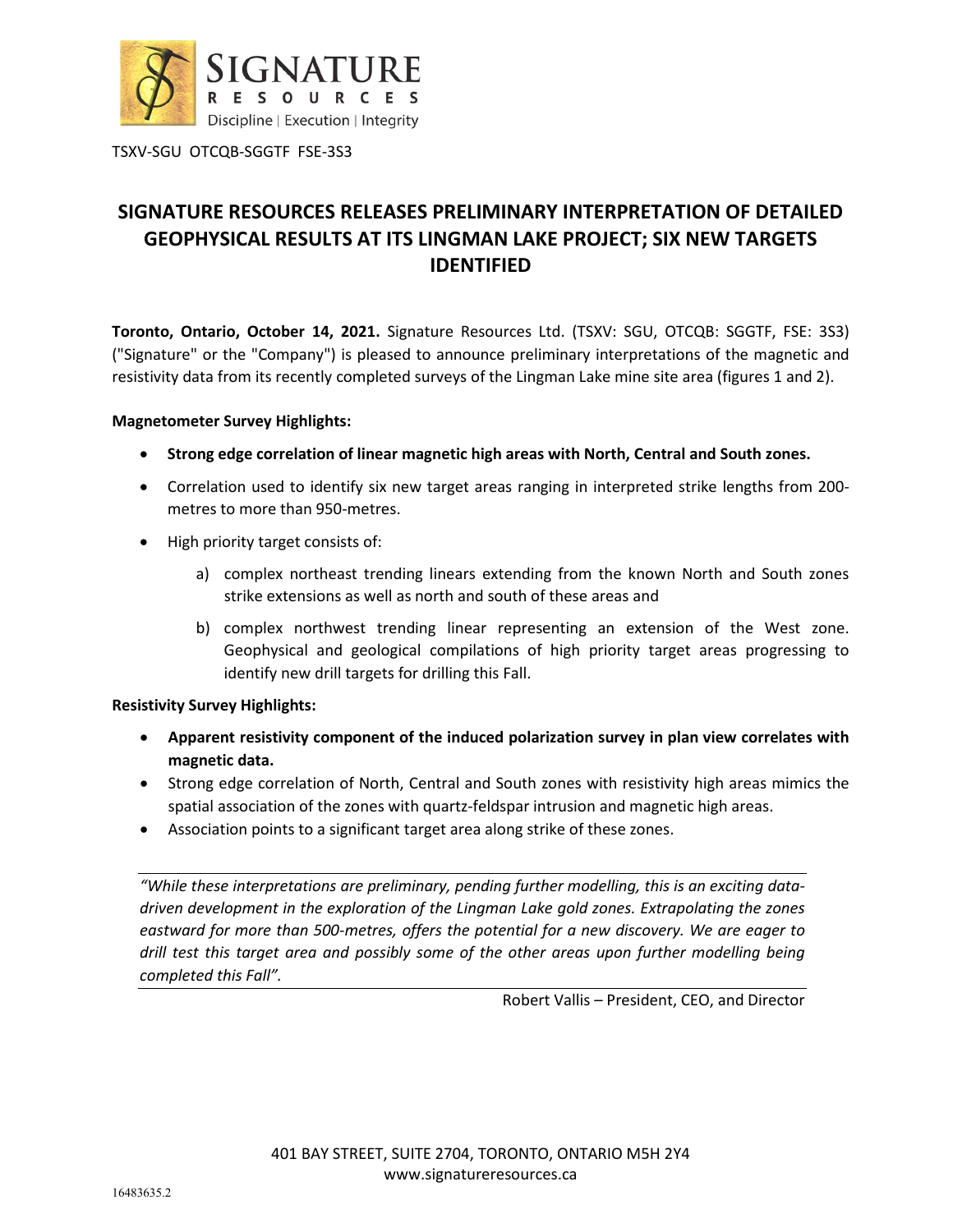

### **H2/21 Drilling and Regional Exploration Update:**

As highlighted in the [September 20, 2021 press release](https://www.signatureresources.ca/news/signature-resources-restarts-diamond-drilling-at-its-100-owned-lingman-lake-gold-project-and-expands-regional-exploration-activities) the Company's ongoing, fully-funded Fall 2021 diamond drill campaign continues at the mine site and is currently testing inter-level continuity and grade extensions. First assay results are pending.

Regional exploration efforts continue with the nearly-completed data processing of the completed regional airborne geophysical survey of Signatures entire land package. High-potential target identification and ranking will follow to determine the top three targets for next step winter groundbased surveys followed by target drill testing in H1 2022.



**Figure 1. Magnetic V1 map showing target areas relative to magnetic linears and Lingman gold zones.**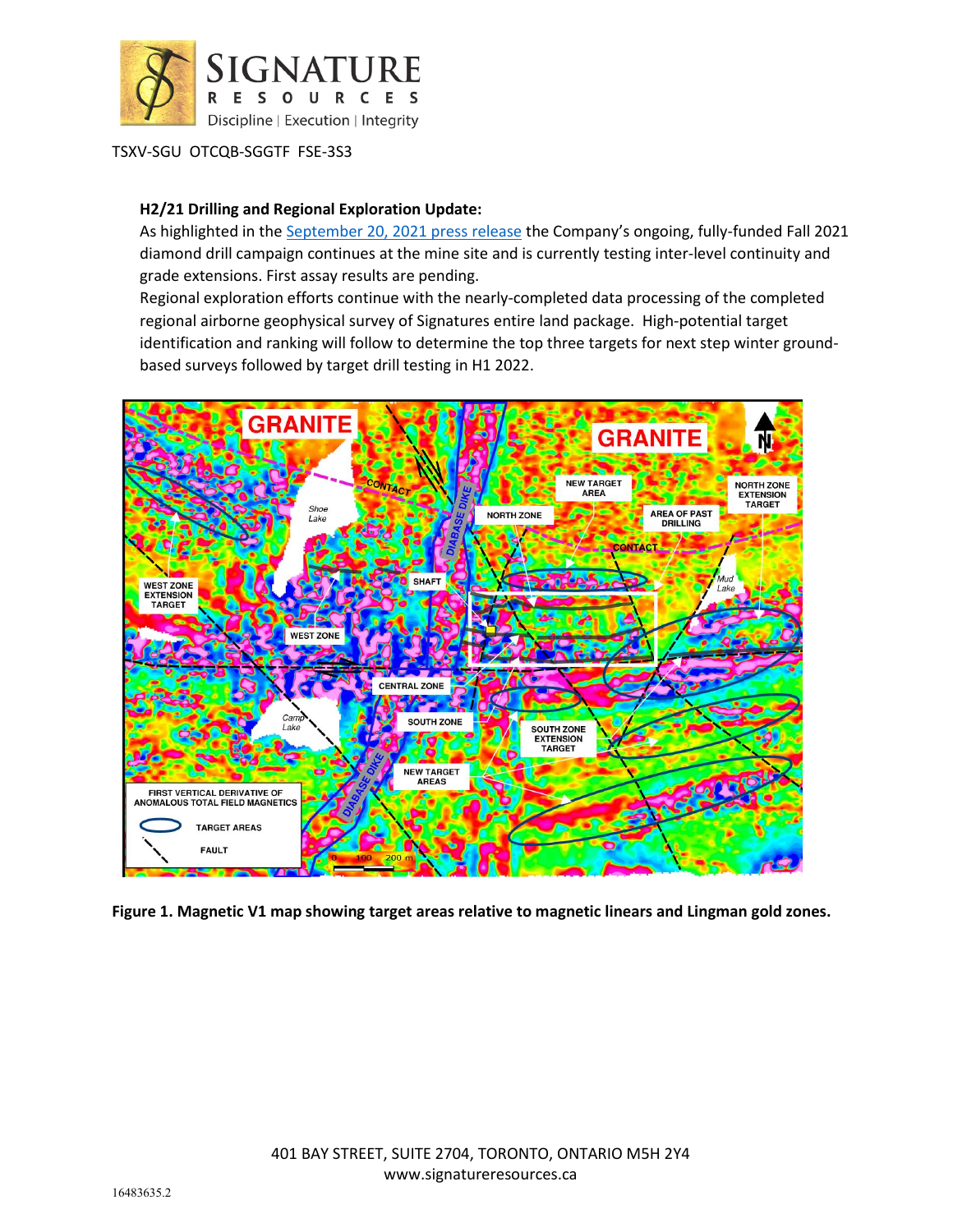



**Figure 2. Apparent resistivity map showing target areas in relation to Lingman gold zones.**

## **About Signature**

The Lingman Lake gold property consists of 1,434 staked claims, four freehold fully patented claims and 14 mineral rights patented claims totaling approximately 27,113 hectares. The property hosts an historical estimate of 234,684 oz of gold\* (1,063,904 tonnes grading 6.86 grams-per-tonne ("g/t") with 2.73 g/t cutoff) and includes what has historically been referred to as the Lingman Lake Gold Mine, an underground substructure consisting of a 126.5-metre shaft, and 3-levels at 46-metres, 84-metres and 122-metres depths.

\*This historical resource estimate is based on prior data and reports obtained and prepared by previous operators, and information provided by governmental authorities. A Qualified Person has not done sufficient work to verify the classification of the mineral resource estimates in accordance with current CIM categories. The Company is not treating the historical estimate as a current NI 43-101 mineral resource estimate. Establishing a current mineral resource estimate on the Lingman Lake deposit will require further